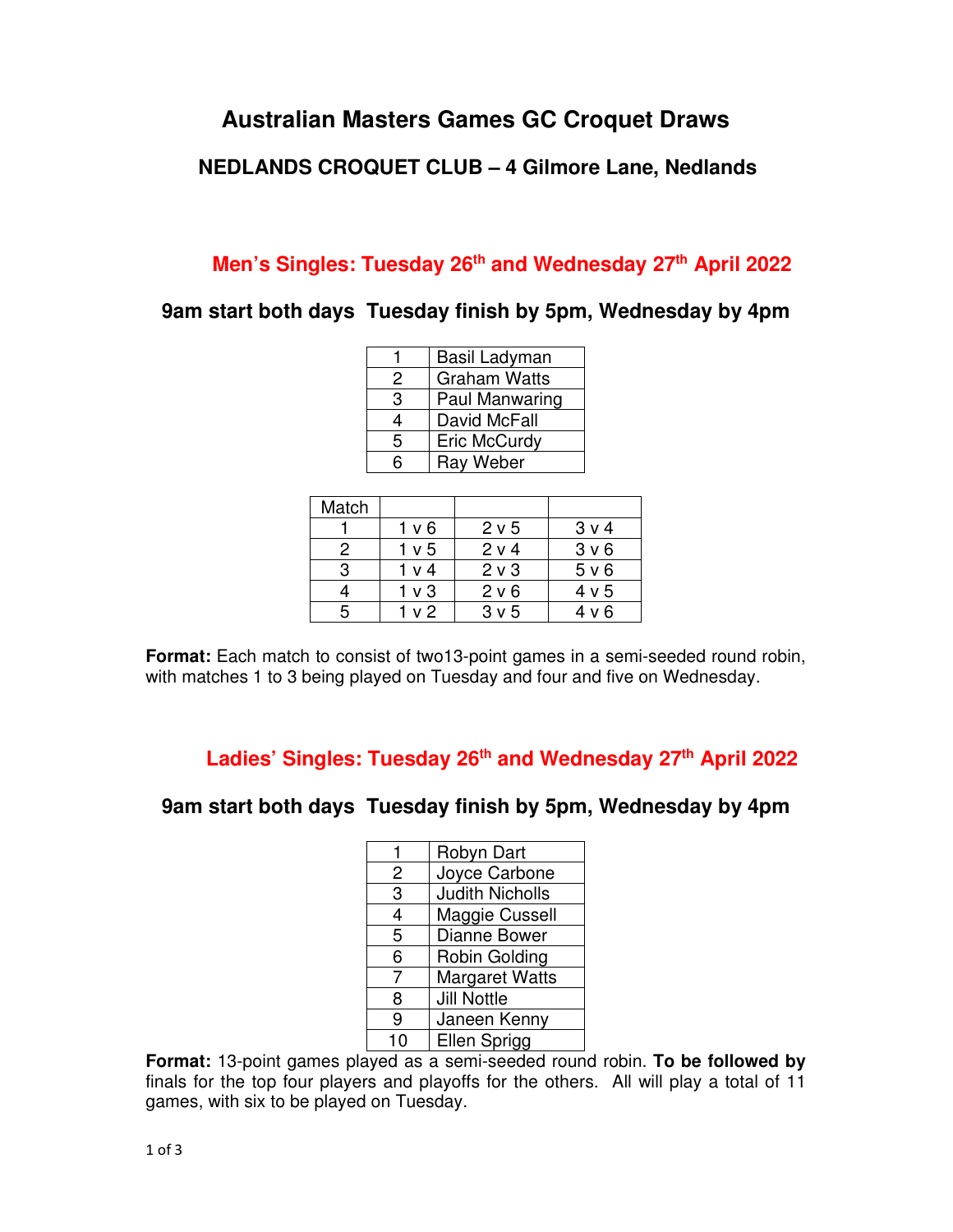| Game 1 | $1 - 10$ | $2 - 9$  | $3 - 8$  | $4 - 7$  | $5 - 6$  |
|--------|----------|----------|----------|----------|----------|
| Game 2 | $1 - 9$  | $2 - 8$  | $3 - 7$  | $4 - 6$  | $5 - 10$ |
| Game 3 | $1 - 8$  | $2 - 7$  | $3 - 6$  | $4 - 5$  | $9 - 10$ |
| Game 4 | $1 - 7$  | $2 - 6$  | $3 - 5$  | $4 - 10$ | $8 - 9$  |
| Game 5 | $1 - 6$  | $2 - 5$  | $3 - 4$  | $7 - 9$  | $8 - 10$ |
| Game 6 | $1 - 5$  | $2 - 4$  | $3 - 10$ | $6 - 9$  | $7 - 8$  |
| Game 7 | $1 - 4$  | $2 - 3$  | $5 - 9$  | $6 - 8$  | $7 - 10$ |
| Game 8 | $1 - 3$  | $2 - 10$ | $4 - 9$  | $5 - 8$  | $6 - 7$  |
| Game 9 | $1 - 2$  | $3 - 9$  | $4 - 8$  | $5 - 7$  | $6 - 10$ |

# **Doubles: Thursday 28th and Friday 29th April 2022**

| 1 | Joyce Carbone & Maggie Cussell |
|---|--------------------------------|
| 2 | Bill Manwaring & Ian Tarling   |
| 3 | Robyn Dart & Dianne Bower      |
|   | Margaret & Graham Watts        |
| 5 | Robin Golding & Basil Ladyman  |
| 6 | Caryll Marshall & Max Kewish   |
|   | Jill Nottle & Ellen Sprigg     |

|   | 2 <sub>v</sub>   | 3 v 6          | 4 v 5            | 1 Bye |
|---|------------------|----------------|------------------|-------|
| 2 | 1 v 7            | 2 v 6          | 3 <sub>v</sub> 5 | 4 Bye |
| 3 | 1 <sub>v</sub> 6 | 2 v 5          | 3 v 4            | 7 Bye |
| 4 | 1 <sub>v</sub> 5 | 2 v 4          | 3 v 7            | 3 Bye |
| 5 | 1 v 4            | 2 <sub>v</sub> | 5 v 7            | 6 Bye |
| 6 | 1 <sub>v</sub>   | 4 v 7          | 5 <sub>v</sub> 6 | 2 Bye |
| 7 | 1 <sub>v</sub>   | 3 v 7          | 4 v 6            | 5 Bye |

**Format:** 13-point games in a double round robin. A full round robin to be played each day.

#### **Tournament Manager:** Megan Fardon